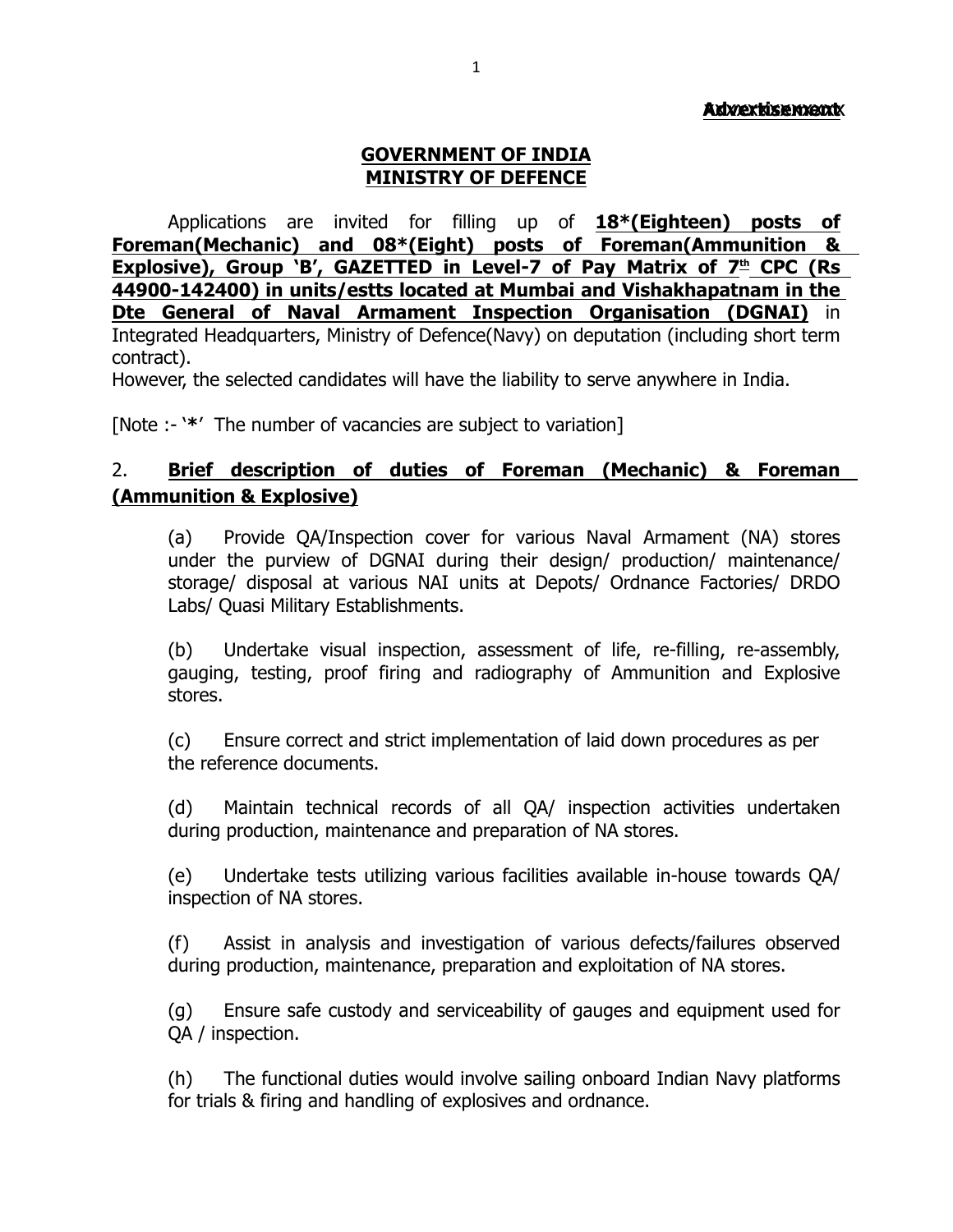3. The eligibility conditions for applicants are as under:-

**Deputation (including short term contract):-** Officers under the Central Government or State Government or Union territories or Universities or Recognised Research Institutions or Public Sector Undertakings or Semi-Government or Statutory or Autonomous Organisations:-

(a) (i) holding analogous posts on regular basis in the parent cadre or department;

Or

(ii) with five years service in the grade rendered after appointment there to on a regular basis level-6 (Rs 35400-112400) in the pay matrix or equivalent in the parent cadre or department.

and

(b) Possessing the following educational qualifications and experience, namely:-

### **FOREMAN (MECHANIC)**

(i) Diploma in Mechanical or Electrical or Electronics or Production Engineering from a recognized University or Institute;

and the contract of the contract of the contract of the contract of the contract of the contract of the contract of the contract of the contract of the contract of the contract of the contract of the contract of the contra

(ii) Three years experience in a Quality Control or Quality Assurance Department in the area of Armament Production and Inspection.

## **FOREMAN (AMMUNITION AND EXPLOSIVE)**

(i) Diploma in Chemical Engineering from a recognized University or Institution;

and the contract of the contract of the contract of the contract of the contract of the contract of the contract of the contract of the contract of the contract of the contract of the contract of the contract of the contra

(ii) Three years' experience in a Quality Control or Quality Assurance Department in the area of Armament Production and Inspection.

**Note 1**: Departmental officers in the feeder category who are in the direct line of promotion shall not be eligible for consideration for appointment on deputation (including short term contract). Similarly, deputationists shall not be eligible for consideration for appointment by promotion.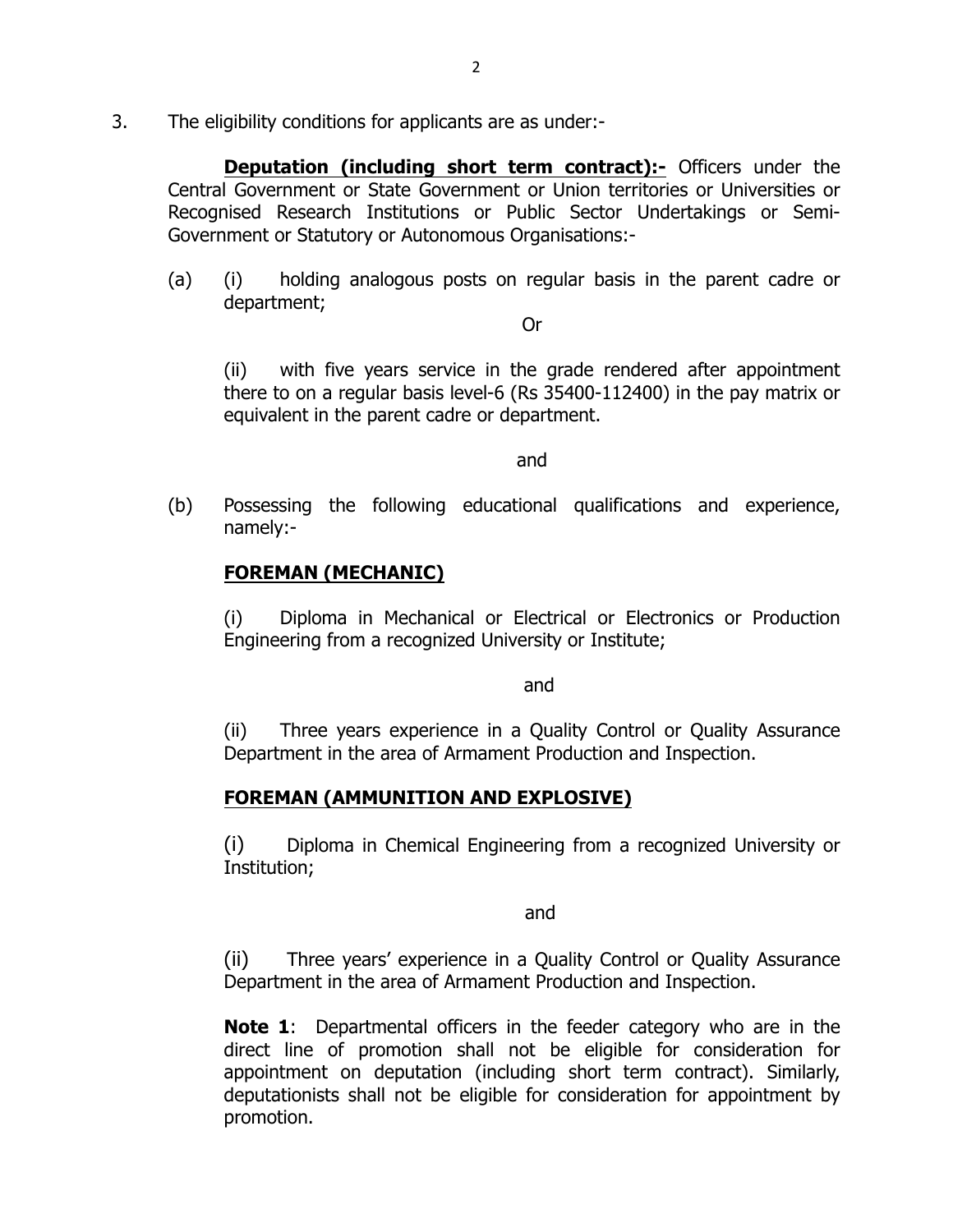**Note 2:** The Period of deputation (including short term contract) including period of deputation (including short term contract) in another ex-cadre post held immediately preceding this appointment in the same or some other Organisation/Department of the Central Government shall ordinarily not exceed three years.

**Note 3:** The maximum age limit for appointment by deputation (including short term contract) shall be not exceeding 56 years, as on the closing date of receipt of application.

4. It is requested that the applications (in duplicate) in the enclosed proforma along with the complete and upto date Confidential Reports of the officers who could be spared in the event of their selection duly countersigned by the employer may be sent to the "Integrated Headquarters, Ministry of Defence(Navy), Directorate General of Naval Armament Inspection(DGNAI) (for Commander(NAI)-ASM), West Block-5, Wing-1, first floor, RK Puram, New Delhi-110066", within 60 days from the date of publication in the Employment News. While forwarding the applications, it may be verified and certified that the particulars furnished by the officer is correct and that no disciplinary/vigilance case is pending. The details of major/minor penalties imposed on the officer during the last 10 years may also be furnished. It is pertinent to mention that:-

Last date of receipt of applications will be the prescribed crucial date for determination of eligibility of candidates.

(i) Attested copies of educational qualifications, experience and other certificates are to be enclosed with the application in support of candidates claim against the requisite eligibility criteria. However, candidates are required to produce original certificates for verification at the time of interview/selection.

(b) Incomplete applications and/or those received late and/or not accompanied by supporting certificate/documents, would be summarily rejected. No correspondence in this regard would be entertained.

5. Only desirous candidates need to apply. Candidates who apply for these posts will not be allowed to withdraw their candidature subsequently. Canvassing in any form will disqualify the candidate.

6. The subject recruitment advertisement has been uploaded on IN website i.e. www.indiannavy.nic.in also.

Name

Designation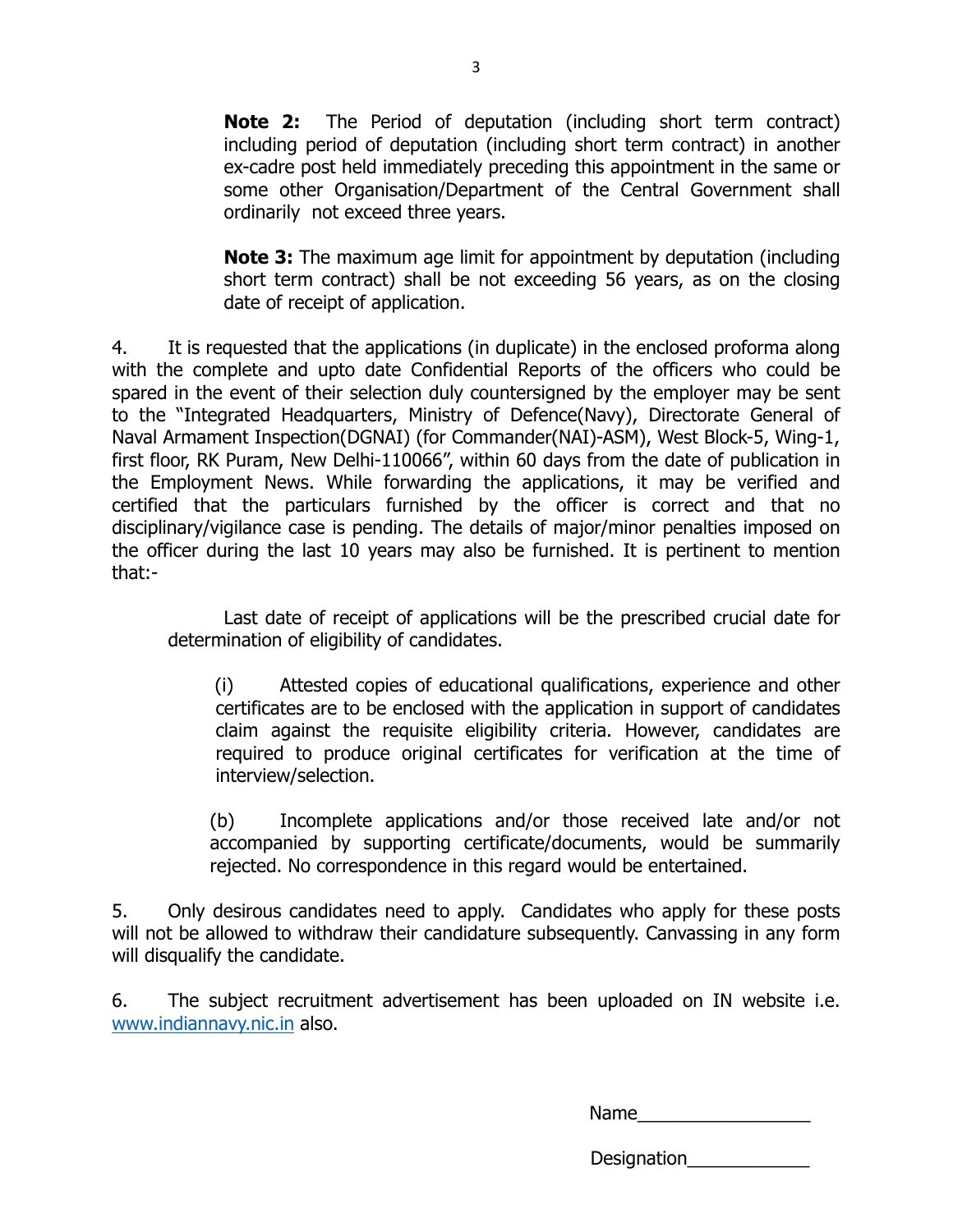# Tele/fax\_\_\_\_\_\_\_\_\_\_\_\_\_\_\_\_

# **BIO-DATA/CURRICULAM VITAE PROFORM**

| 1. Name and Address<br>(In Block Letters)                                                                                                                                                   |                                                         |
|---------------------------------------------------------------------------------------------------------------------------------------------------------------------------------------------|---------------------------------------------------------|
| 2. Date of Birth (in Christian Era)                                                                                                                                                         |                                                         |
| 3. (i) Date of entry into service                                                                                                                                                           |                                                         |
| (ii) Date of retirement under Central / State<br><b>Government Rules</b>                                                                                                                    |                                                         |
| 4. Educational Qualifications                                                                                                                                                               |                                                         |
| 5. Whether Educational and other qualifications<br>required for the post are satisfied. (if any<br>qualification<br>treated<br>has<br>been<br>as<br>equivalent to the one prescribed in the |                                                         |
| Rules, state the authority for the same)                                                                                                                                                    |                                                         |
| Qualifications / Experience required as<br>mentioned in the advertisement / vacancy<br>circular                                                                                             | Qualifications / experience possessed<br>by the officer |
| <b>Essential:</b>                                                                                                                                                                           | <b>Essential:</b>                                       |
| (A) Qualification                                                                                                                                                                           | (A) Qualification                                       |
| (B) Experience                                                                                                                                                                              | (B) Experience                                          |
| Note: In the case of Degree and Post Graduate Qualifications Elective / main subjects and<br>subsidiary subjects may be indicated by the candidate.                                         |                                                         |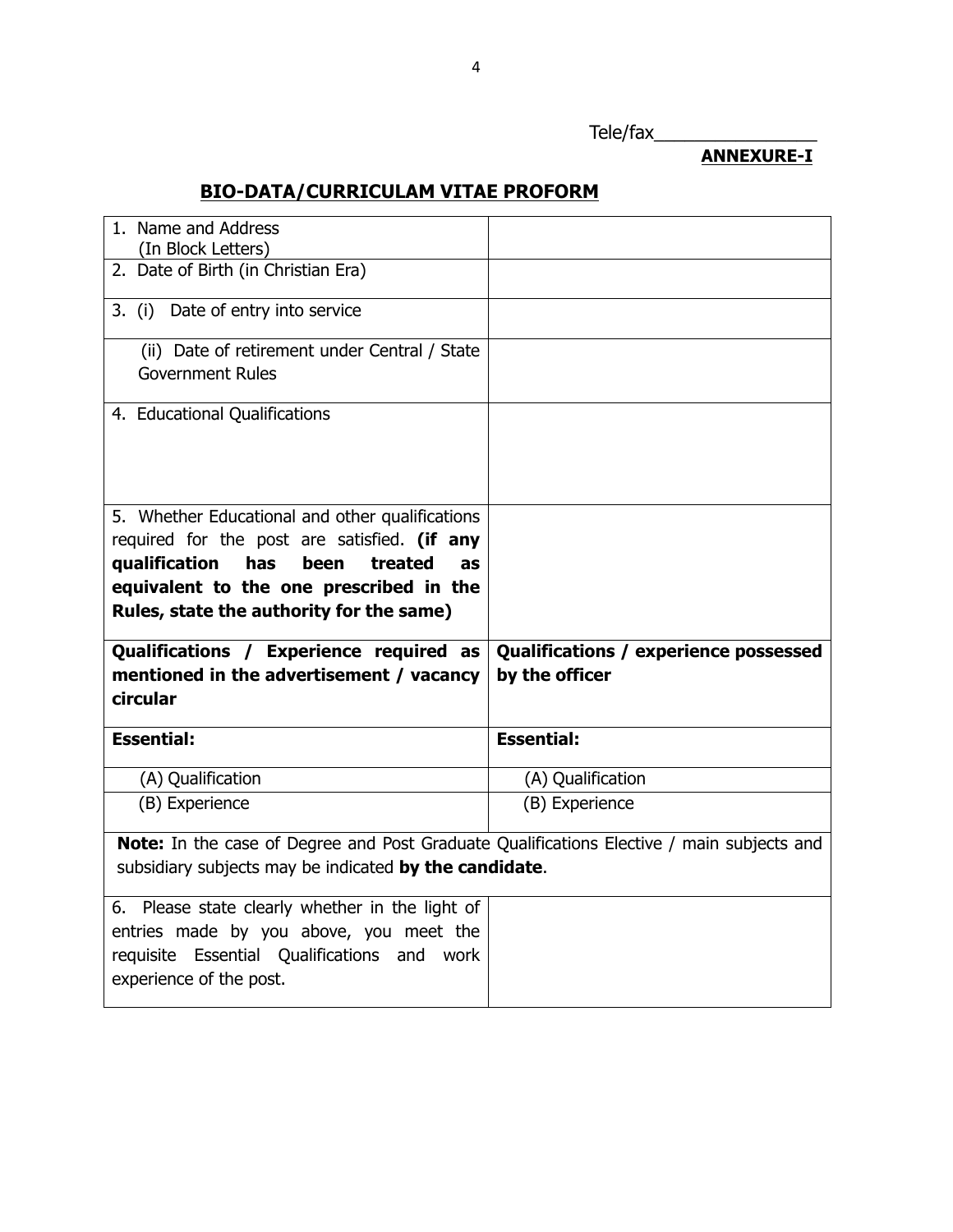7. Details of Employment, in chronological order. **Enclose a separate sheet duly authenticated by your signature, if the space below is insufficient**.

| Office/<br><b>Institution</b> | Post held on<br>regular basis | <b>From</b> | To | Matrix / Pay   (in<br>Scale of the highlighting<br>post held on experience<br>regular basis | * Pay Level in   Nature of Duties<br>detail)<br>required for the<br>post applied for |
|-------------------------------|-------------------------------|-------------|----|---------------------------------------------------------------------------------------------|--------------------------------------------------------------------------------------|
|                               |                               |             |    |                                                                                             |                                                                                      |

**\* Important:**Pay Level in Pay Matrix granted under ACP/MACP are personal to the officer and therefore, should not be mentioned. Only Pay scale of the post held on regular basis to be mentioned. Details of ACP/MACP with present Pay Level in Pay Matrix / Pay scale where such benefits have been drawn by the Candidate, may be indicated as below:

| Office/<br><b>Institution</b> | Pay Level in Pay Matrix / Pay From<br>scale drawn under ACP / MACP<br><b>Scheme</b> | To |
|-------------------------------|-------------------------------------------------------------------------------------|----|
|                               |                                                                                     |    |

|                                           | 8. Nature of present employment i.e. adhoc or<br>Temporary or Quasi-Permanent or Permanent |                                                                                                                               |                                                                                      |
|-------------------------------------------|--------------------------------------------------------------------------------------------|-------------------------------------------------------------------------------------------------------------------------------|--------------------------------------------------------------------------------------|
| deputation/contract basis, please state   | 9. In case the present employment is held on                                               |                                                                                                                               |                                                                                      |
| The date of<br>(a)<br>initial appointment | of<br>(b)<br>Period<br>appointment<br><b>on</b><br>deputation / contract                   | (c) Name of the parent $\mid$ (d) Name of the post<br>office $/$<br>organization to<br>which<br>the<br>applicant  <br>belongs | and Pay of the post<br>held in substantive<br>capacity in the parent<br>organization |
|                                           |                                                                                            |                                                                                                                               |                                                                                      |

**9.1 Note**: In case of Officers already on deputation, the applications of such officers should be forwarded by the parent cadre / Department along with Cadre Clearance, Vigilance Clearance and Integrity certificate.

**9.2 Note**: Information under Column 9(c) & (d) above must be given in all cases where a person is holding a post on deputation outside the cadre / organization but still maintaining a lien in his parent cadre / organization.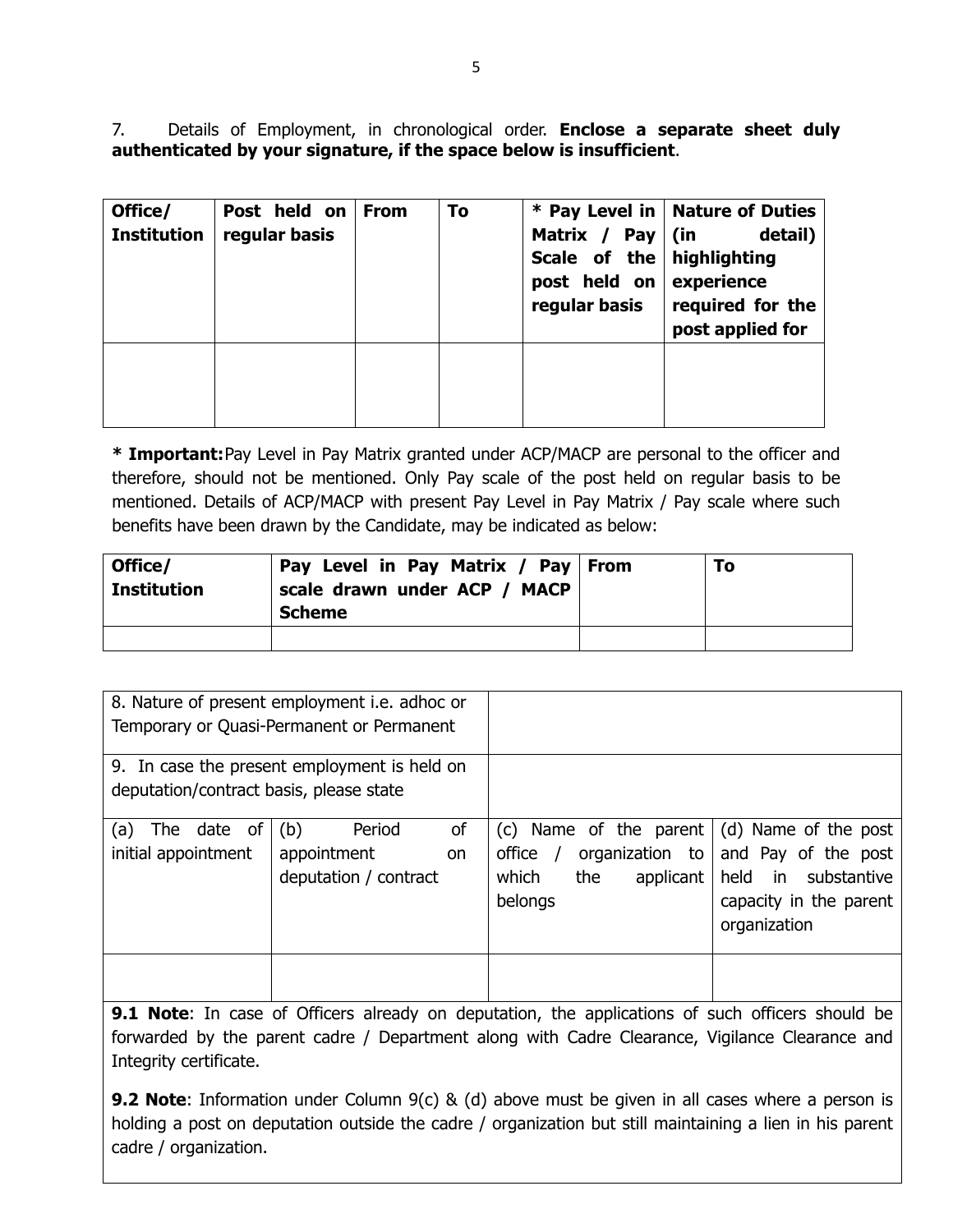| 10. If any post held on Deputation in the past by the applicant,<br>date of return from the last deputation and other details                   |                                                                                             |                                                                                                |
|-------------------------------------------------------------------------------------------------------------------------------------------------|---------------------------------------------------------------------------------------------|------------------------------------------------------------------------------------------------|
|                                                                                                                                                 |                                                                                             |                                                                                                |
| 11. Additional details about present employment:                                                                                                |                                                                                             |                                                                                                |
| Please state whether working under (indicate the name of your<br>employer against the relevant column)                                          |                                                                                             |                                                                                                |
| (a) Central Government<br>(b) State Government<br>(c) Autonomous Organization<br>(d) Government Undertaking<br>(e) Universities<br>(f) Others   |                                                                                             |                                                                                                |
| 12.<br>Please state whether you are working in the same<br>Department and are in the feeder grade or feeder to feeder<br>grade                  |                                                                                             |                                                                                                |
| Are you in Revised Scale of Pay? If yes, give the date<br>13.<br>from which the revision took place and also indicate the pre-<br>revised scale |                                                                                             |                                                                                                |
| Total emoluments per month now drawn<br>14.                                                                                                     |                                                                                             |                                                                                                |
| <b>Pay in Pay Matrix</b>                                                                                                                        | Pay Level in Pay<br><b>Matrix</b>                                                           | <b>Total Emoluments</b>                                                                        |
|                                                                                                                                                 |                                                                                             |                                                                                                |
|                                                                                                                                                 |                                                                                             |                                                                                                |
|                                                                                                                                                 |                                                                                             |                                                                                                |
| 15.<br>Pay-scales, the latest salary slip issued by the Organisation showing the following details may be<br>enclosed.                          |                                                                                             | In case the applicant belongs to an Organisation which is not following the Central Government |
| <b>Basic Pay with Scale of pay and rate</b><br>of increment                                                                                     | Dearness Pay /<br>Interim relief /<br>other Allowances<br>etc., (with break-<br>up details) | <b>Total Emoluments</b>                                                                        |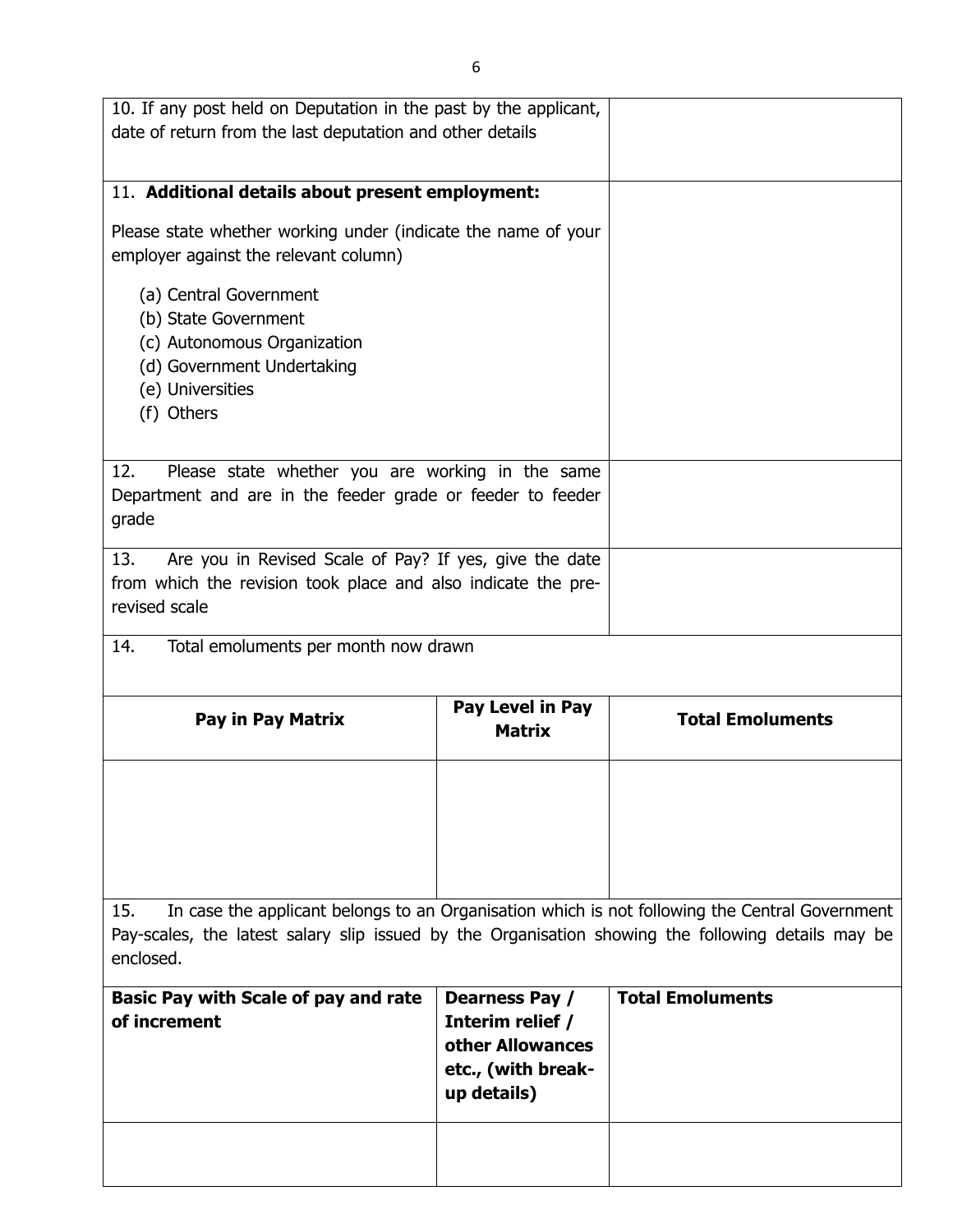|      | A Additional Information, if<br>16.<br>any, relevant to the post you applied for<br>in support of your suitability for the post.                                                                                                                                                                                                                                                                                                                                                                                                                                                           |  |
|------|--------------------------------------------------------------------------------------------------------------------------------------------------------------------------------------------------------------------------------------------------------------------------------------------------------------------------------------------------------------------------------------------------------------------------------------------------------------------------------------------------------------------------------------------------------------------------------------------|--|
|      | (This among other things may provide<br>information with regard to (i) additional<br>academic qualifications (ii) professional<br>training and (iii) work experience over<br>and above prescribed in the Vacancy<br>Circular / Advertisement)                                                                                                                                                                                                                                                                                                                                              |  |
|      | (Note:<br><b>Enclose</b><br>separate<br>$\mathsf{a}$<br>sheet, if the space is insufficient)                                                                                                                                                                                                                                                                                                                                                                                                                                                                                               |  |
| (iv) | 16. B Achievements:-<br>The candidates are requested to indicate<br>information with regard to:-<br>Research publications and<br>(i)<br>reports and special projects<br>Awards/ Scholarships/<br>(ii)<br>Official Appreciation<br>Affiliation with the<br>(iii)<br>Professional bodies/institutions/<br>societies and;<br>(iv)<br>Patents registered in<br>own<br>name or achieved for the organization<br>Any research / innovative<br>(v)<br>measure involving official recognition<br>Any other information<br>(vi)<br>(Note: Enclose a separate sheet if<br>the space is insufficient) |  |
|      | 17. Please state whether you are applying<br>for deputation or Short term contract                                                                                                                                                                                                                                                                                                                                                                                                                                                                                                         |  |
|      | Central/<br>(Officers<br>under<br><b>State</b><br>Government<br>eligible<br>for<br>only<br>are<br>"Deputation".<br>Candidates<br><sub>of</sub><br>non-<br>Governmental Organisation are eligible<br>only for short term contract)                                                                                                                                                                                                                                                                                                                                                          |  |
|      | 18. Whether belongs to SC / ST                                                                                                                                                                                                                                                                                                                                                                                                                                                                                                                                                             |  |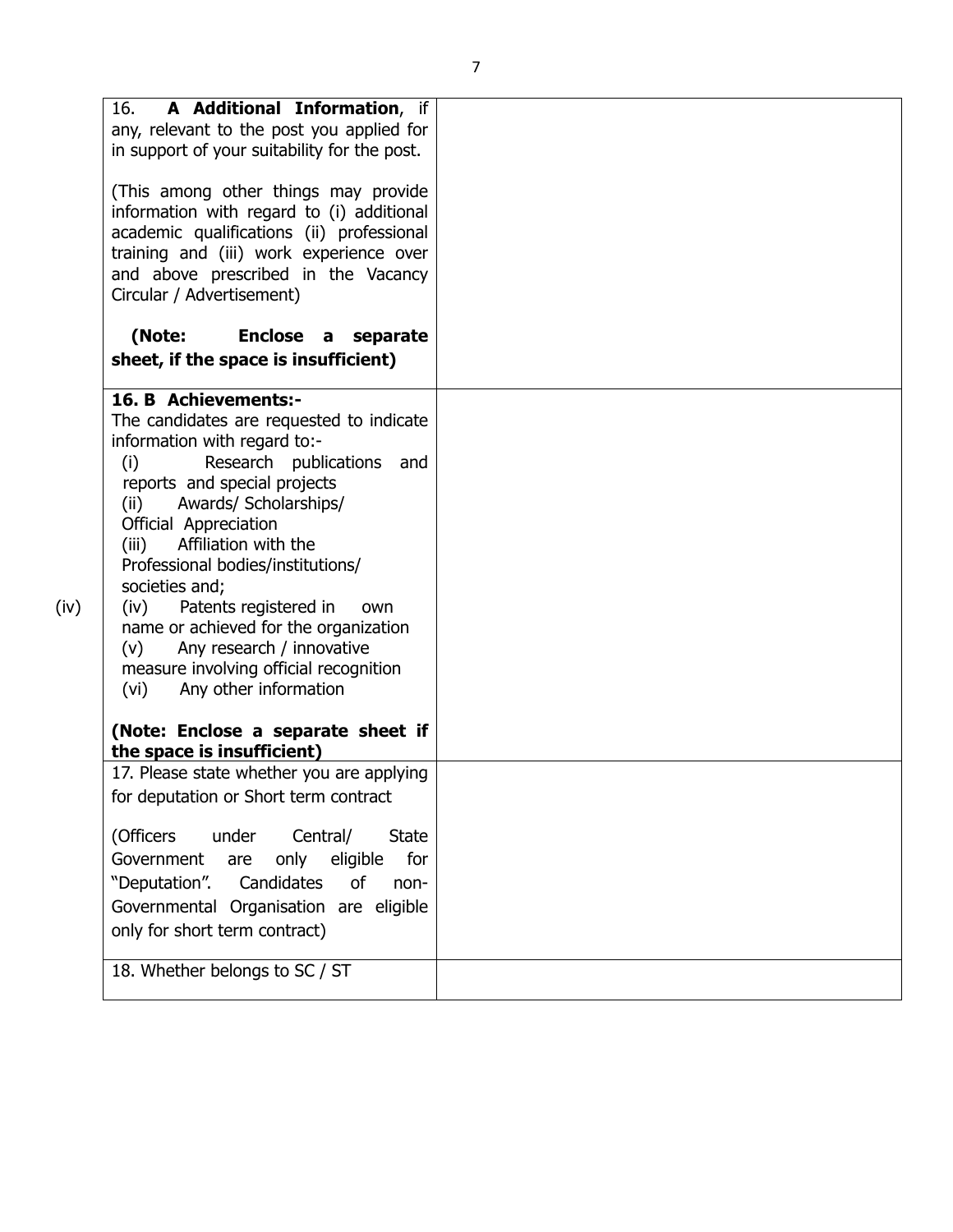I have carefully gone through the vacancy circular / advertisement and I am well aware that the information furnished in the Curriculum Vitae duly supported by the documents in respect of Essential Qualification/ Work Experience submitted by me will also be assessed by the Selection Committee at the time of selection for the post. The information / details provided by me are correct and true to the best of my knowledge and no material fact having a bearing on my selection has been suppressed / withheld.

# **(Signature of the candidate)**

Date: Address: \_\_\_\_

**Countersigned**

**(Employer / Cadre Controlling Authority with Seal)**

 $\overline{\phantom{a}}$  , which is a set of the set of the set of the set of the set of the set of the set of the set of the set of the set of the set of the set of the set of the set of the set of the set of the set of the set of th